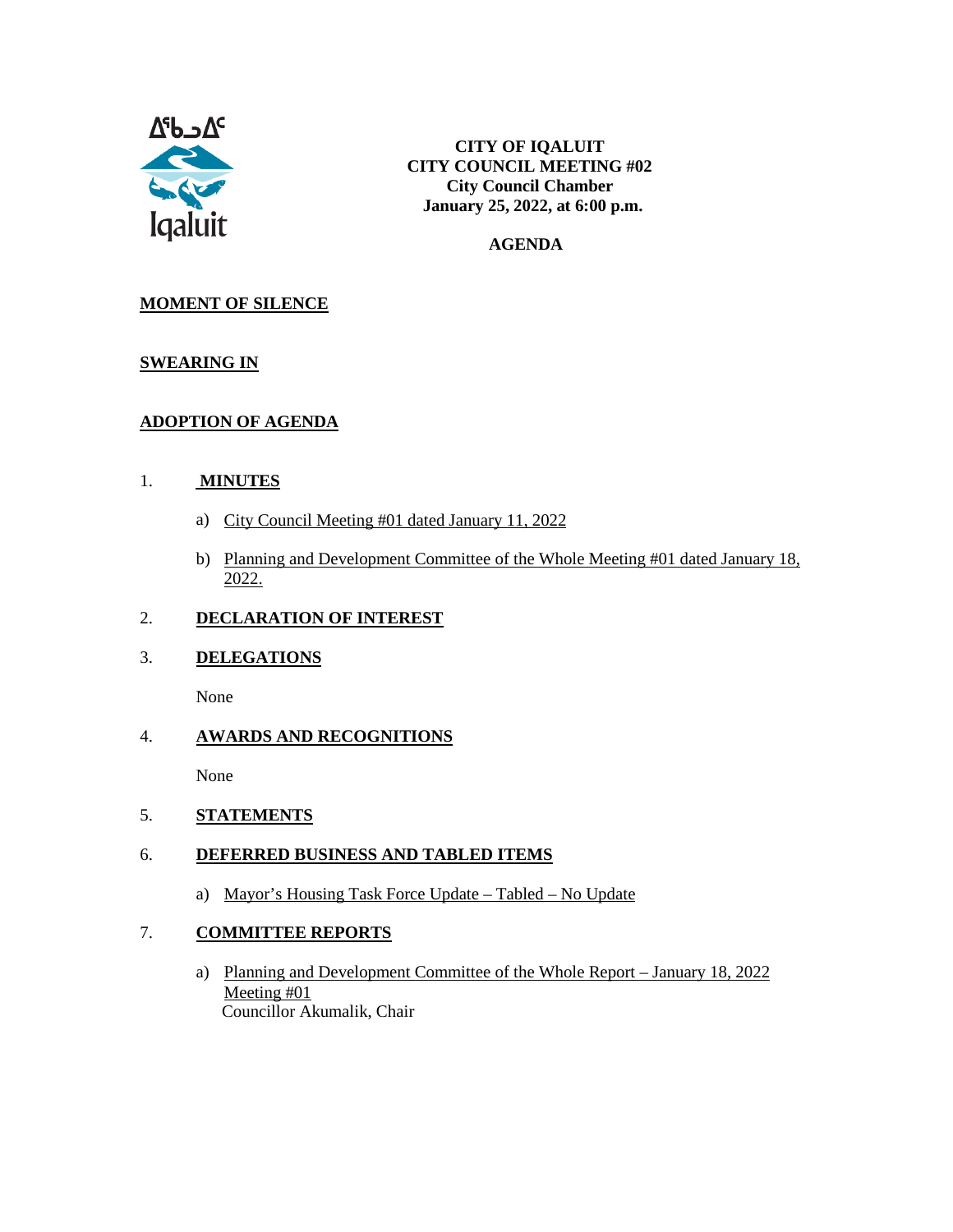#### 8. **OLD BUSINESS**

None

#### 9. **NEW BUSINESS**

None

#### 10. **BY-LAWS**

#### a) **First Reading of By-law(s)**.

Land Acquistion By-law #929, Lots 981 & 982, Plan 4331 (West 40)

#### b) **Second Reading of By-law(s)**

Land Acquistion By-law #929, Lots 981 & 982, Plan 4331 (West 40)

#### c) **Third Reading of By-law(s)**

#### 11. **CORRESPONDENCE**

#### 12. **IN-CAMERA SESSION**

( ) as per Section 22 (2) (a) CTV Act and By-law 526 Section 67

#### 13. **ADJOURNMENT**

**Next City Council Meeting February 8, 2022**